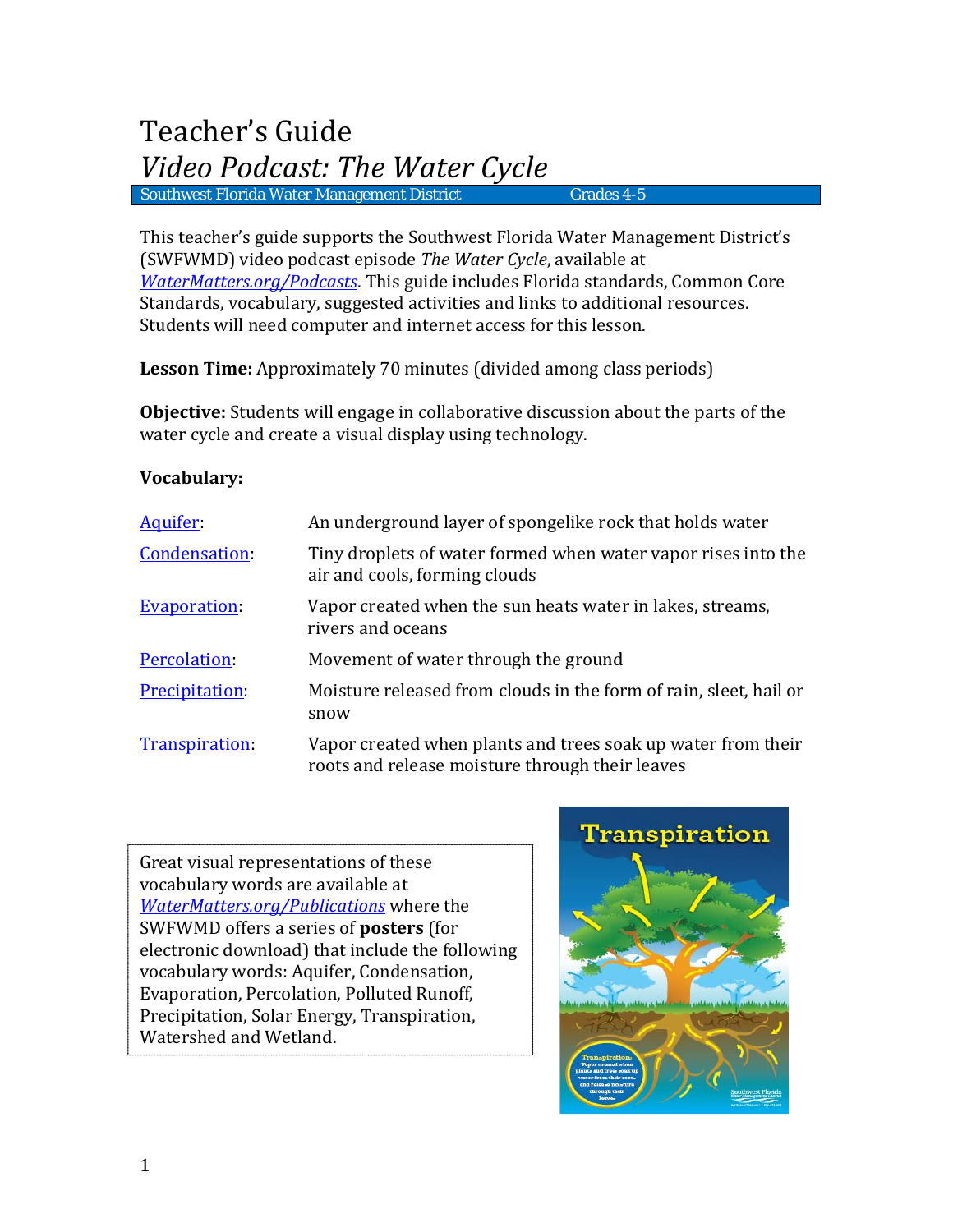# **Lesson**

# **Engage**:

(15 minutes) Prior to watching the video, pose the following *essential question* to your students: What is the importance of the water cycle in Florida?

Remind students to look for evidence in the video that will help them identify the parts of the water cycle and answer the essential question*.*

Watch podcast episode *The Water Cycle.* Review the vocabulary terms and ask aloud the following questions:

What happens when it rains? What happens to the water after it rains? What is steam? When have you seen steam?

# **Explore/Explain**:

(20–25 minutes) Ask students to access the *ClipPix* and *ClipVideo* SWFWMD galleries (links below). Instruct students to open PowerPoint, Inspiration or another program. Students will use images from the galleries to create individual diagrams of the water cycle. Ask students to label the photos he or she selects with the proper vocabulary word that describes each part of the water cycle.

## **Extend**:

(10 minutes) After 20–25 minutes, instruct students to save their diagram. Allow students to get up and view other student's diagrams. Perhaps tell students to stand up and move to their left to see the neighboring diagram. After 10–15 seconds, have students move to the next diagram to the left. Continue until the students have seen 3–4 other students' diagrams. Then ask students to return to their seats.

## **Evaluate**:

(20 minutes) Select several students to explain how the photos in their diagrams represent each part of the water cycle. Ask students if other student diagrams used similar photos to represent the same parts of the water cycle.

## **Additional Lesson Topics**:

Students identify the properties and common uses of water in different states. Students describe how energy is needed to alter the state of water.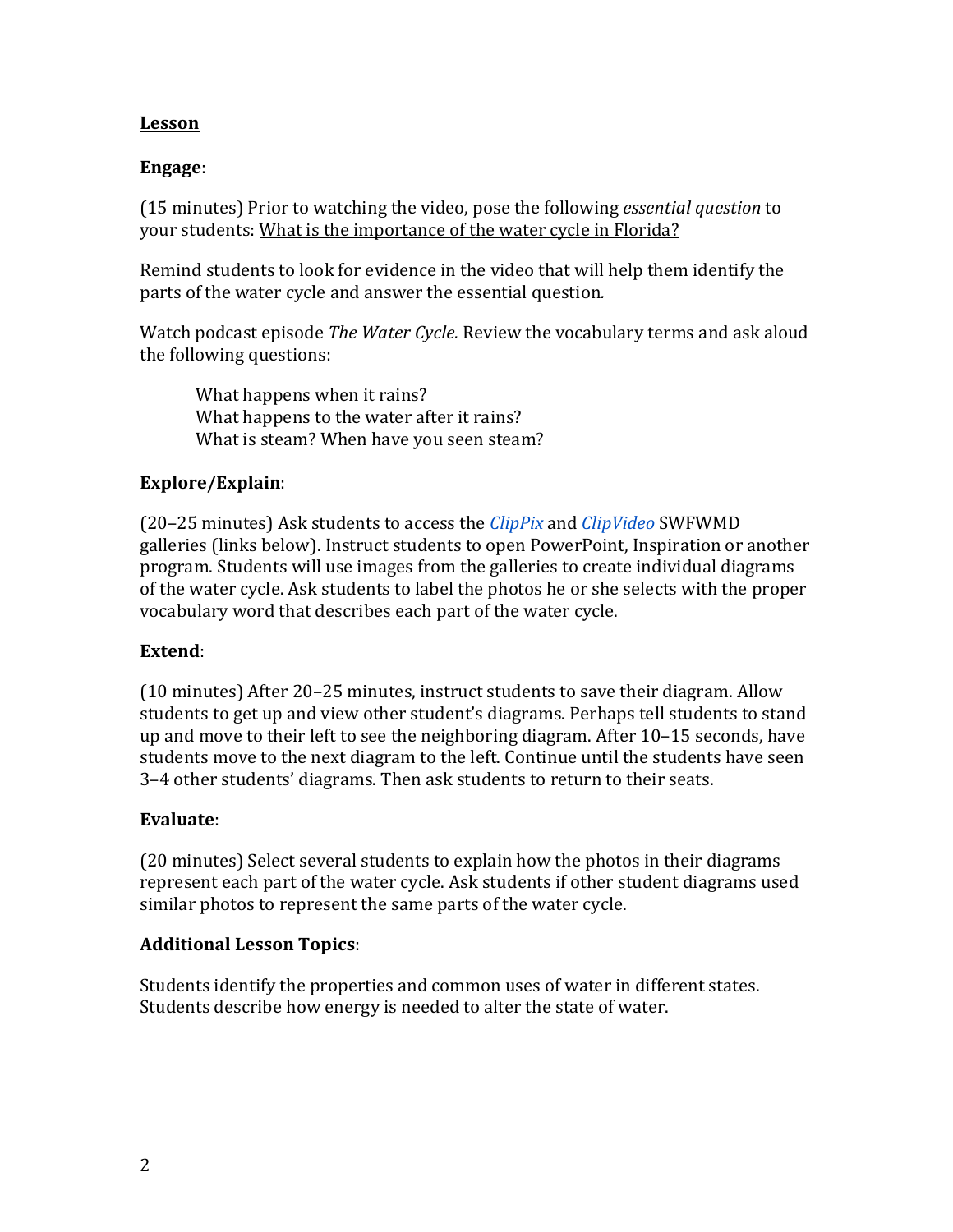# **Additional Links**

## [WaterMatters.org/Publications](http://www.watermatters.org/publications)

- WaterDrops: Water Cycle (3–5 student booklet and teacher's guide)
- Poster: Hydrologic Cycle (K-5)
- Water cycle bracelet class kits (not listed online, in the comments box of your order form, request water cycle bracelet supplies for XX students, or email [WaterEducation@WaterMatters.org](mailto:WaterEducation@WaterMatters.org) to learn more)

<http://etc.usf.edu/clippix/pictures/the-water-cycle/>

<http://etc.usf.edu/clipvideo/galleries/the-water-cycle/>

# **Standards**

# **Next Generation Sunshine State Standards**

SC.4.E.6.6

Identify resources available in Florida (water, phosphate, oil, limestone, silicon, wind, and solar energy).

SC.4.P.8.2

Identify properties and common uses of water in each of its states.

SC.4.P.10.2 Investigate and describe that energy has the ability to cause motion or create change.

SC.5.E.7.1

Create a model to explain the parts of the water cycle. Water can be a gas, a liquid, or a solid and can go back and forth from one state to another.

SC.5.E.7.2

Recognize that the ocean is an integral part of the water cycle and is connected to all of Earth's water reservoirs via evaporation and precipitation processes.

## SC.5.E.7.3

Recognize how air temperature, barometric pressure, humidity, wind speed and direction, and precipitation determine the weather in a particular place and time.